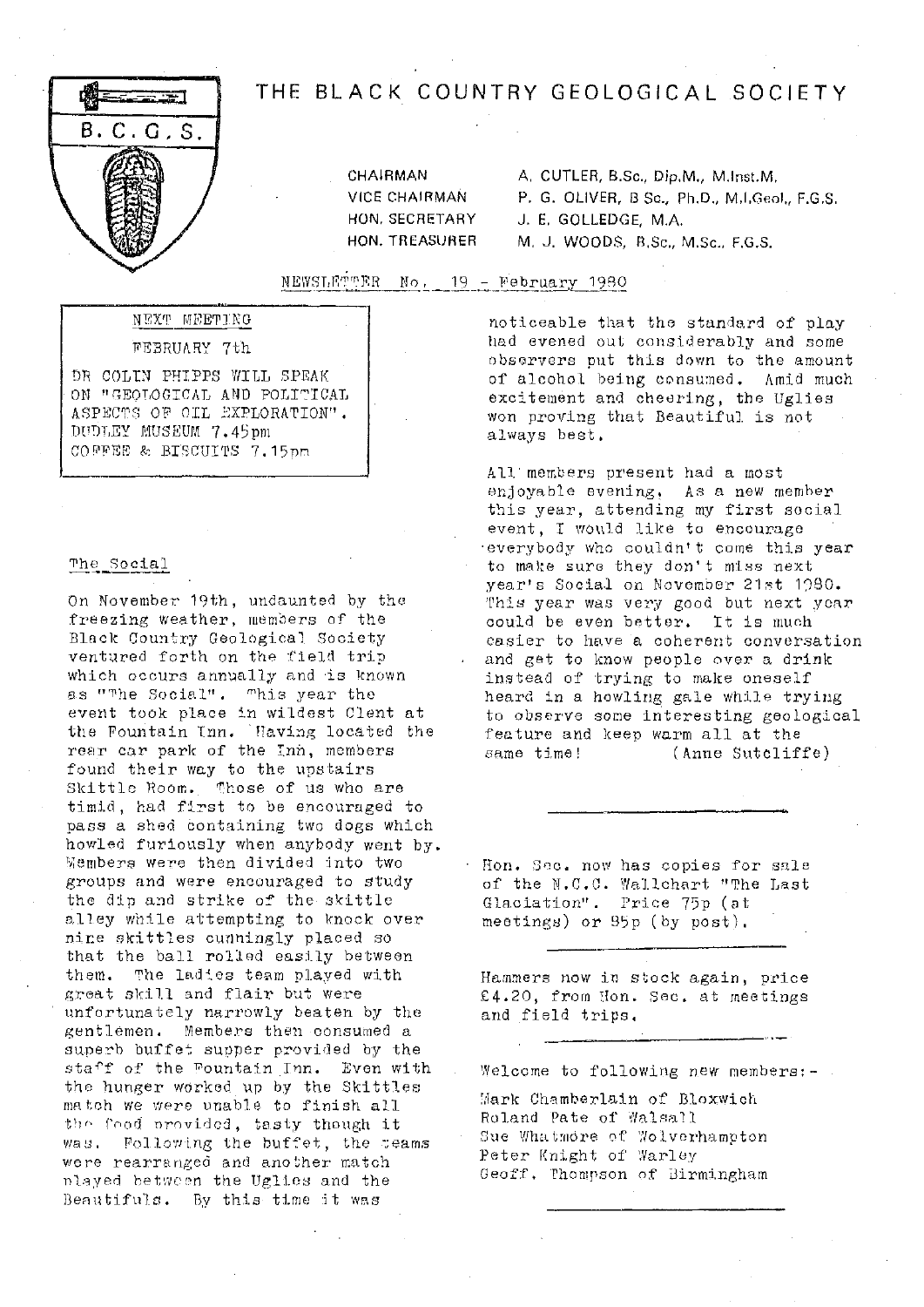We also have details of the programme of the Nationwide Geology Club.

MINES OF THE REAK T osehill Ha11, Peak National Park Study. Centre

Minos of the Peak District

29 February - 2 March 1980

A weekend course for the amateur geologist and industrial. archaeologist. The Peak District landscape owes much to the early lead miners who have left surface traces of their activities. *Superficially the results of* mining are obvious to *the visitor* but only a knowledge of the geology, mining methods and social\_ conditions will help to reveal the discernable pattern of workings. This course will endeavour to unravel some of the explanations that ordinarily would pass the visitor. by.  $COST = 633.00$ 

 $NOTES \div This course will involve$ short walks and underground visits. Participants are advised to bring waterproof clothing and strong footwear,

#### REMAINING PROGRAMME FOR 1980

Indoor meetings at 7.45pm Coffee and Biscuits at 7.15pm

March 5th A.G.M. and Film Night march oth A.G.M. and rith wight<br>Dudley Library. Sherry at 7.15pm.

March 22nd Geological Museum London. Meet Dudley Museum, St James's Rd, 9.00am. Booking form and details below. (N.B. Original field trip cancelled).

Easter Field weekend. South Wales Coalfield and Gower Peninsula. Details<br>to follow.<br> $12/3$   $\theta$ PRIC  $|2|13$   $h^{\rho}$ RIL

May 1st Members' Evening. Talks and slides. Dudley Library.

June 5th Meeting before field trip. Dudley Library.

June 8th Field trip to East Midlands Jurassic. Leader Dr R.G.Clements of Leicester University.

July 10th Meeting before field trip.

July 13th "Black Country geology" part two. Leader Alan Cutler,

Sept 11th "Silurian Fossils". Lecture by Dr I.Strachan of Birmingham University.

Oct 30th Meeting before field trip.

Nov. 2nd Field trip to Lickey Hills. Leader W.G.Hardie of Birmingham University.

Nov. 21st Social evening.

Editor c- Sheila Pitts, 4 iskin Road, Podniore, Stourhridge, **W.Mids.** DY9 7HU.

BOOKING FORM - GEOLOGICAL MUSEUM, LONDON, SAT 22ND MARCH

Please reserve the following places

:.

 $\ldots \ldots$  Adults (£3.50)  $\dots$ .....: Students (£2.50)  $\dots$ ....., Children (£1.00); Non members 50p extra.

Total remittence of ............ enclosed

To Field Secretary, 81 Market Street, Kingswinford, Dudley, West Midlands.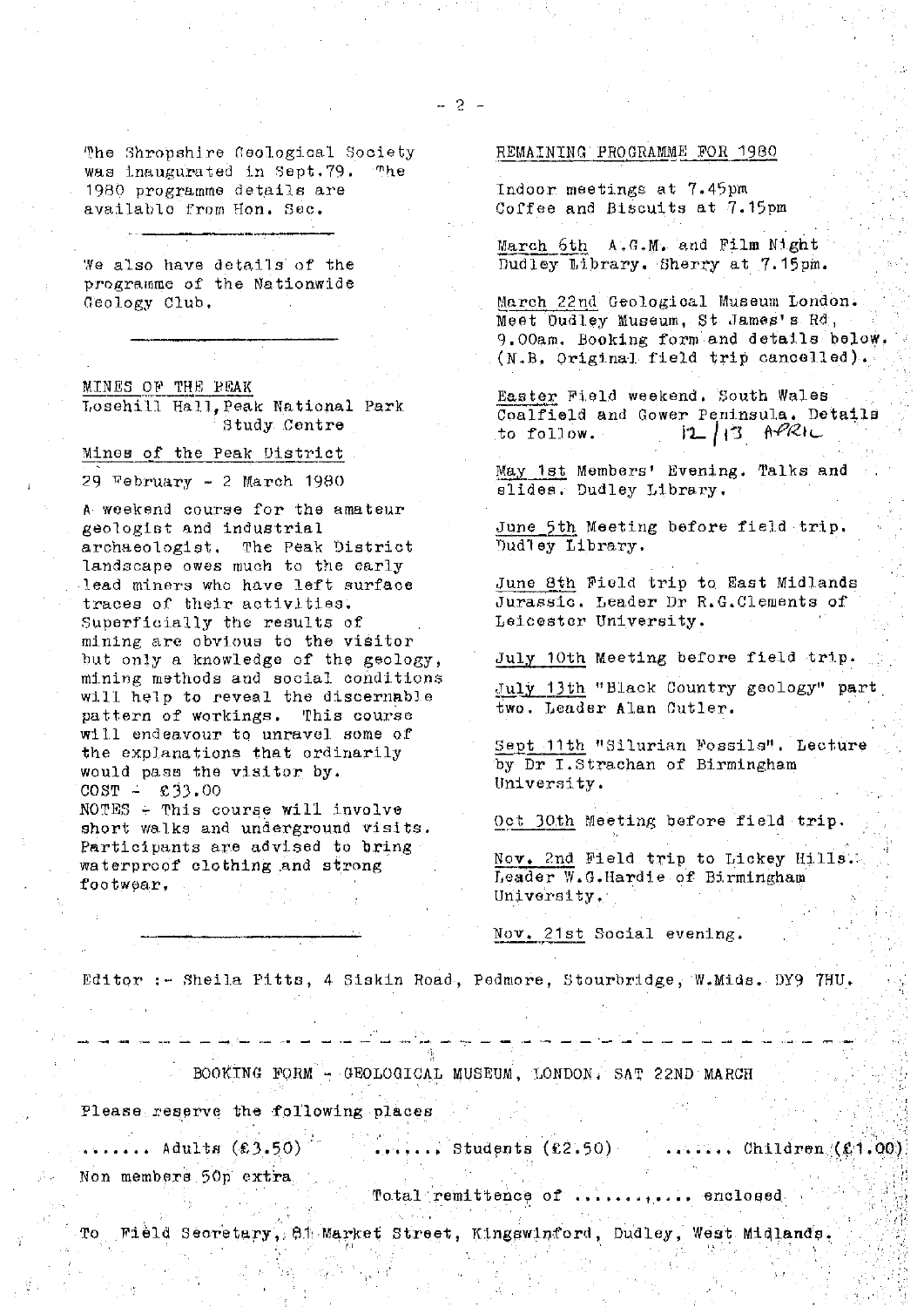#### List of Members at 31st. December 1979

#### Wolverhampton

Robert Griffiths Graham Hickman David Middleton Andrew Marshall Andrew Mountford Stephen Waltho Maitland Woods Sue Whatmore

#### Walsall

Mark Chamberlain Bill Evans James Falconer Stuart Mortimer Roland Pate Peter Whitehead

#### Sutton Goldfield / Birmingham N

Kate Ashcroft Mark Bennett Ken Dawson Oath Duckworth Janice Kempshall Hilary Logan Colin & Mavis Mitchell Sutton College F.E.

## Dudley / Sedgley /.Gornal

R. Duncan John Garside Peter Parkes John Sifford Ellowes Hall School Roger Tilley Dave Wraight Martin Wood Douglas Warren

#### Kingswinford / Brierley Hill.

Glyn & Celia Barton Alan Cutler John Easter Johnson, Poole & Bloomer Tim O'Mara Crestwood School

#### Sandwell

9

Peter Knight Mike & Christine Newman Keith Perry Margaret Trevor Muriel Woodhouse

## Birmingham West / Central

Nicholas Andrews John Ashworth Anne Sutcliffe Geoff Thompson John Whitehouse ,Mike Williams Roger Jackson

#### Stourbridge / Halesowen

John & Christine Golledge Peter Guggenheim Mark Jones H. B. Keight Sheila & Neil Pitts

#### Birmingham South

Doug Bedson Paul & Judith Shileton Mrs. M. Sweet Shenley Court School Maypole School

#### Hagley / Kidderminster

Margaret Crocker Margaret Oliver Pete Oliver Freda Tabberner

#### Other Areas

Keith Allden Eileen Bakewell Richard Hamblin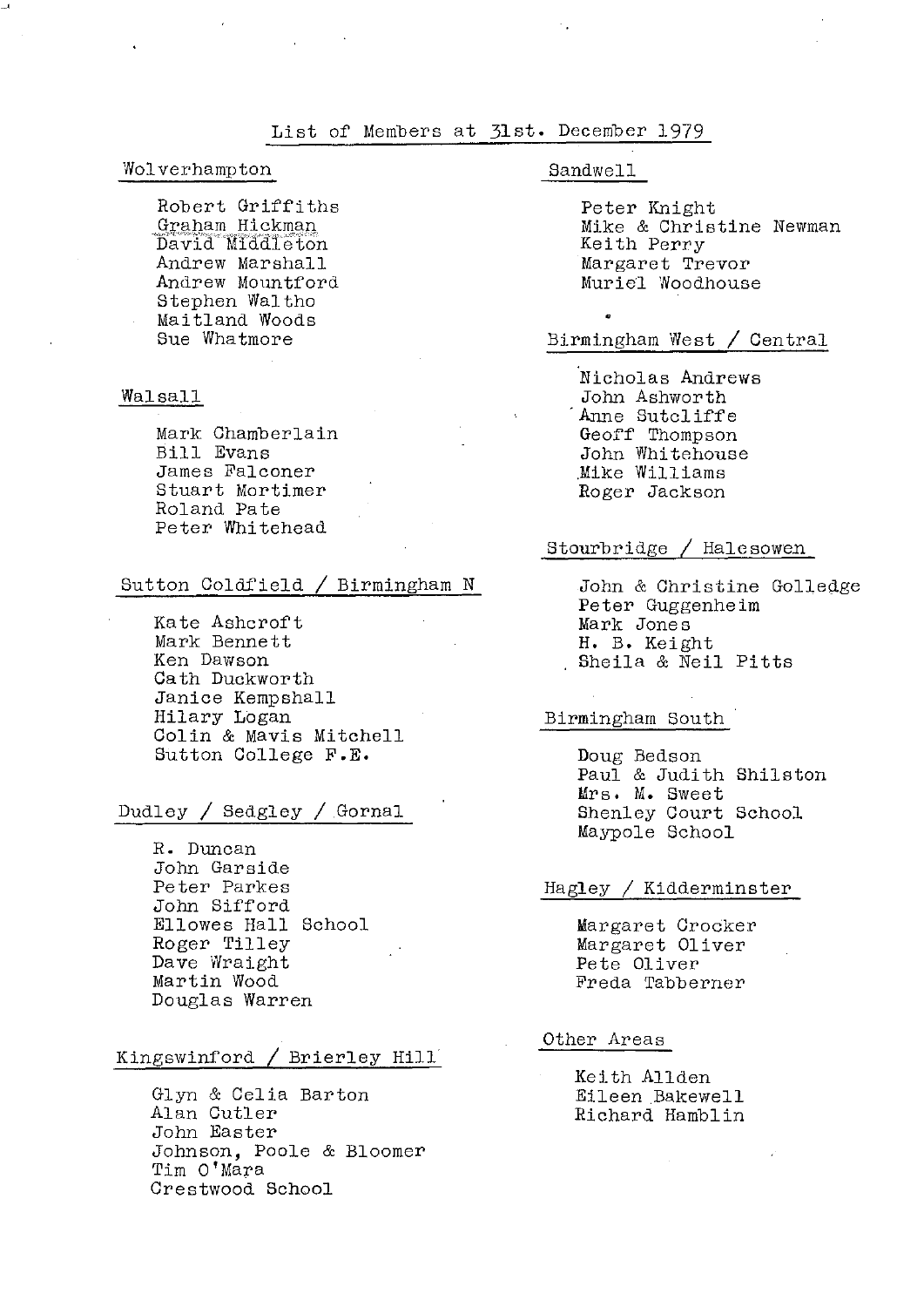# Geological Fieldwork Safety and Behaviour

The Committee of Heads of University Geology Departments (CHUGD) has issued the following summary of Advice to  $Students$  *doing (inld work individually Cr in groups, There are some parts this* that *could* 'Ipply *<sup>c</sup> • <sup>r</sup><sup>1</sup> rrirlly* well to  $expherical$  professionals, and it is 4reprinted here for general information

#### SAFETY

#### To All Students Attending Geologica <sup>l</sup> Field Courses

Geological field work is an activity involving some inherent special risks and hazards, e g in coast exposures, quarries, mines, river sections, and mountains. Severe or dangerous weather conditions may also be encountered at any season, especially on mountains or the coast.

In accordance with the Health & Safety at Work Act, leaders will have been advised by their Departments to follow certain safety precautions and to take every reasonable care concerning the safety of members of their parties. However, the potential *dangers* make it *imperative* that *students* should co-operate by behaving responsibly in order to reduce the risk of accidents. Each individual is responsible for his or her own safety.

You are specifically asked to:

1. Observe all safety instructions given by party leaders or supervisors. Anyone not conforming to the standards required may he dismissed from the field course.

Stay with the party, except by clear arrangement with the leaders. Assemble where requested (e g outside a quarry) in order to receive specific instructions regarding likely hazards. observe instructions for reporting after completion of work.

Report any injury or illness.

2. Wear adequate clothing and footwear for the type of weather and terrain likely to

be encountered. Shirt, loose fitting trousers, warm sweater, brightly-coloured anorak with hood, are normally desirable in the UK. A woollen hat (in addition to the hood of the anorak) is useful in winter or on high ground. Cagoule and waterproof ovcrtrousers are desirable for wet weather. Jeans are generally unsuitable because they don't give sufficient prolection when wet and are subject to a cold wind, but can be all right  $\beta f$  waterproof overtrousers are also worn.

Walking hoots with rubber mountaineering soles are normally essential. Sports shoes are unsuitable for mountains, quarries and rough country. Wellingtons are generally hest reserved for walking through shallow water, peat hogs and the like,

Leaders may be advised by their departments to refuse to allow ill-equipped students on their field courses, since they have a responsibility to see that students observe the provisions regarding personal safety.

- 3, Wear a safety helmet (preferably with a rhin strap) when visiting old quierres, cliffs, scree slopes, etc, or whenever eliffs, scree slopes, etc, or when<br>there is a risk from falling object<br>. i s. It. is obligatory to do so when visiting worklug quarries, mines and buiIding silos.
- 4, Wear safety goggles (or safety glasses with plastic lenses) for protection against flying splinters when hammering rocks or. chisels. Don't use one geological hammer as a chisel and hammer it with another.; use only a soft steel chisel.

Avoid hammering near another person, or looking towards another person hammering.

5. Take special care near the edges of cliffs and quarries, or any other steep or sheer faces, particularly in gusting winds. Ensure that rocks are safe before venturing below, Quarries with rock faces loosened by explosives are especially dangerous.

Avoid working under an unstable overhang. Avoid loosening rocks on steep slopes. Do not work directly above or below another person, Never roll rocks down slopes or over cliffs for amusement.

Do not run down steep slopes.

Beware of landslides and mudflows occurring on clay cliffs and in clay pits, or rockfalls from any cliffs.

6. Avoid touching any machinery or equipment in quarries, mines or building sites. Never pick up explosives or deton-,ators from rock piles; if found, inform the management immediately.

Comply with safety rules, blast warning procedures, and any instructions given by officials. Keep a sharp look-out for moving vehicles, etc.,

Beware of sludge lagoons.

7. Do not climb cliffs, rock faces or crags, unless this has been approved as an essential part. of the work,

Take great care when walking or climbing over slippery rocks below high water mark on rocky shores, More accidents to geologists, including fatalities, occur along rocky shorelines than anywhere else

8. Beware of traffic when examining road cuttings. Avoid hammering, and do not leave rock debris on the roadway or verines.

Pailway cuttings are not open to geologists, unless special permission has been obtained from the appropriate authorities.

Po not enter old mine workings or cave systems unless it has been approved as an essential part of the work. Only do so then by arrangement, with proper lighting and headgear; and never alone. Ensure that someone on the surface knows your location and expected time of return, Be sure to report after returning;.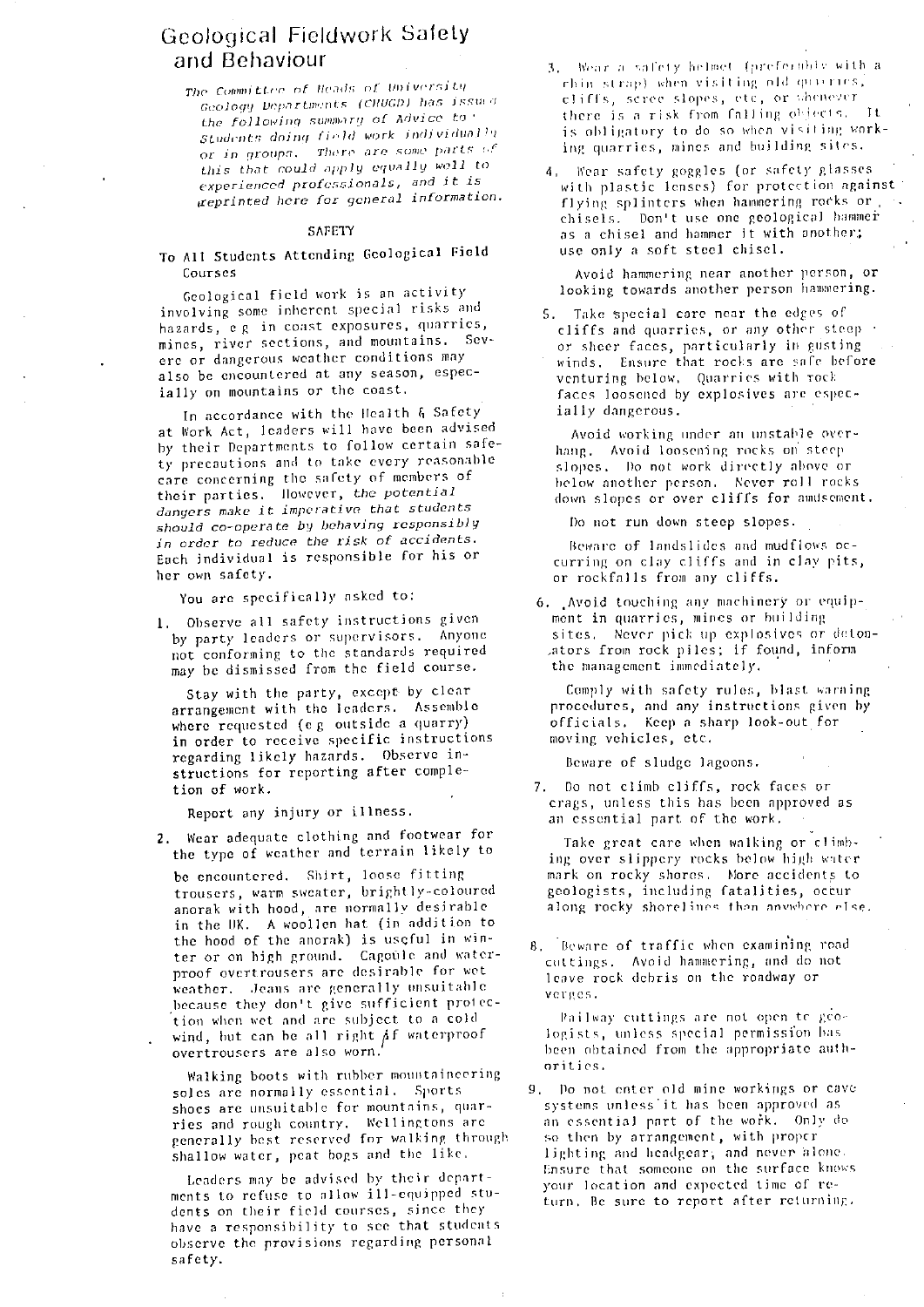Lenders of parties will follow the general guidance contained in: A Code for Geological Field Work, issned by the Geologists<sup>+</sup> Association; Mountain Safety hasic Precautions, published by Climber F Rilrnbler; Guidelin *r*s *Far VlsIts* to **Quar**ries, laid down by the British Quarrying and Slag Federation,

To All Students Undertaking Geological Fieldwork Alone, in Pairs or in Small Groups (e g undergraduates doing independent mapping, or postgradudte research students)

ALL the provisions of the above *section* also apply to independent fieldwork.

. However, since the nature of the training involves an important element of selfreliance and the ability to cope alone, students in this category are necessarily responsible for their own safety in the field, and the following further advice is offered:

- 1. Discuss likely safety problems or risks, and check equipment, with the supervisor before departure or commencement of work.
	- 2. Plan work carefully, bearing in mind experience and training, the nature of the terrain and the weather, Be careful not to overestimate what can be achieved.
	- 3. Learn the mountain safety and caving codes, and in particular the effects of exposure. Rock-climbing, caving and underwater swimming may be useful in research activities, but are dangerous for the untrained or ill-equipped. They should only be underta#en with the prior approval of the Supervisor of Ifead of Department.
	- 4. Don't go into the field without leaving a note and preferahly a map showing expected location and time of return. Never carelessly break arrangements to report your return to local people. Camp near habitation if possible(
	- 5. Check weather forecasts. Keep a constant look-out for changes. Do not hesitate to turn back if the weather deteriorates.
	- $6.$  Know what to do in an emergency (e.g., accident, illness, had weather, darkness).
	- 7. Carry at all times a small first-aid kit, some emergency food (chocolate, biscuits, mint cake, glucose tablets}, a survival bag (or large plastic hag), a a whistle, torch, map, compass and watch.
	- Avoid getting trapped by the tide on intertidal banks or helow sea cliffs. Obtain Iocal inCormalion about tides and currents. I'ay particular attention to tidal range. For **sea** cliff study, local advice can he obtained from III Coastguards. Always wear footwear when wading; in rivers, lagoons or on the shore.
	- 9. Know the international distress signal: (a) 6 whistle hlasts, torch flashes or waves of a light-coloured cloth; (h) a one-minute pause; (c} another 3 blasts (flashes, waves) at 20-second intervals.
- 10. Always try to obtain permission  $\pm$ enter private property, and follow the recognised procedure for visits to quarries, etc. Be careful to report after completion of work.
- ii. 'fake special precautions when working; offshore: small boats should normally he used only with an experienced boatman or colleague. Always wear a life-jacket, Aqualung equipment should only be used by experienced divers.
- 12. Ensure you are conversant with the particular safety and health requirements if you work in a new environment: under-

ground in mines, abroad in tropical; desert or arctic con

Further advice on safety is given in the following:

<sup>1</sup>'*Rniintain Safety* l3a *ij* ia Precautions,. published by Climher  $\left\{\n \begin{array}{r}\n \text{number, Perth, PIL}\n \text{for the number of freedom}\n \end{array}\n \right\}$ 5'FT or 5R € leet Street ' <sup>+</sup> London ECd.

Safety on Mountains  $\begin{array}{ll}\n\mathcal{T} & \text{then} \\
\mathcal{T} & \text{then} \\
\mathcal{T} & \text{then} \\
\mathcal{T} & \text{then} \\
\mathcal{T} & \text{then} \\
\mathcal{T} & \text{then} \\
\mathcal{T} & \text{then} \\
\mathcal{T} & \text{then} \\
\mathcal{T} & \text{then} \\
\mathcal{T} & \text{then} \\
\mathcal{T} & \text{then} \\
\mathcal{T} & \text{then} \\
\mathcal{T} & \text{then} \\
\mathcal{T} & \text{then} \\
\mathcal{T} & \text{then} \\
\mathcal{T} & \text{then} \\
\mathcal{T} & \text{then} \\
\mathcal{T} & \text$ ecring Council, Crawford (louse, Precinct Centre, Manchester University, Manchester 1.11 3 9RZ, distributed by Cordee, 249 Knighton Road, Leicester..

#### GENERAL BEHAVIOUR

All participants in geological field courses, or undertaking independent field work, are expected to observe sensible standards of behaviour, to conduct themselves with consideration for others, parti cularly in hotels or other accommodation, and not to damage property in any way (eg by climbing over walls, leaving gates open, trampling crops).

Please do not disturb the environment mere than is absolutely necessary:

Do not collect specimens unless required for serious study.

Do not hammer outcrops casually or ind iscriminately.

Do not disturb living plants and mlimal s.

Do not leave litter, including rock chi ppings.

Observe conservation requirements. Remember that public access is an acute problem in the countryside and especially. in areas designated as'National Parks,

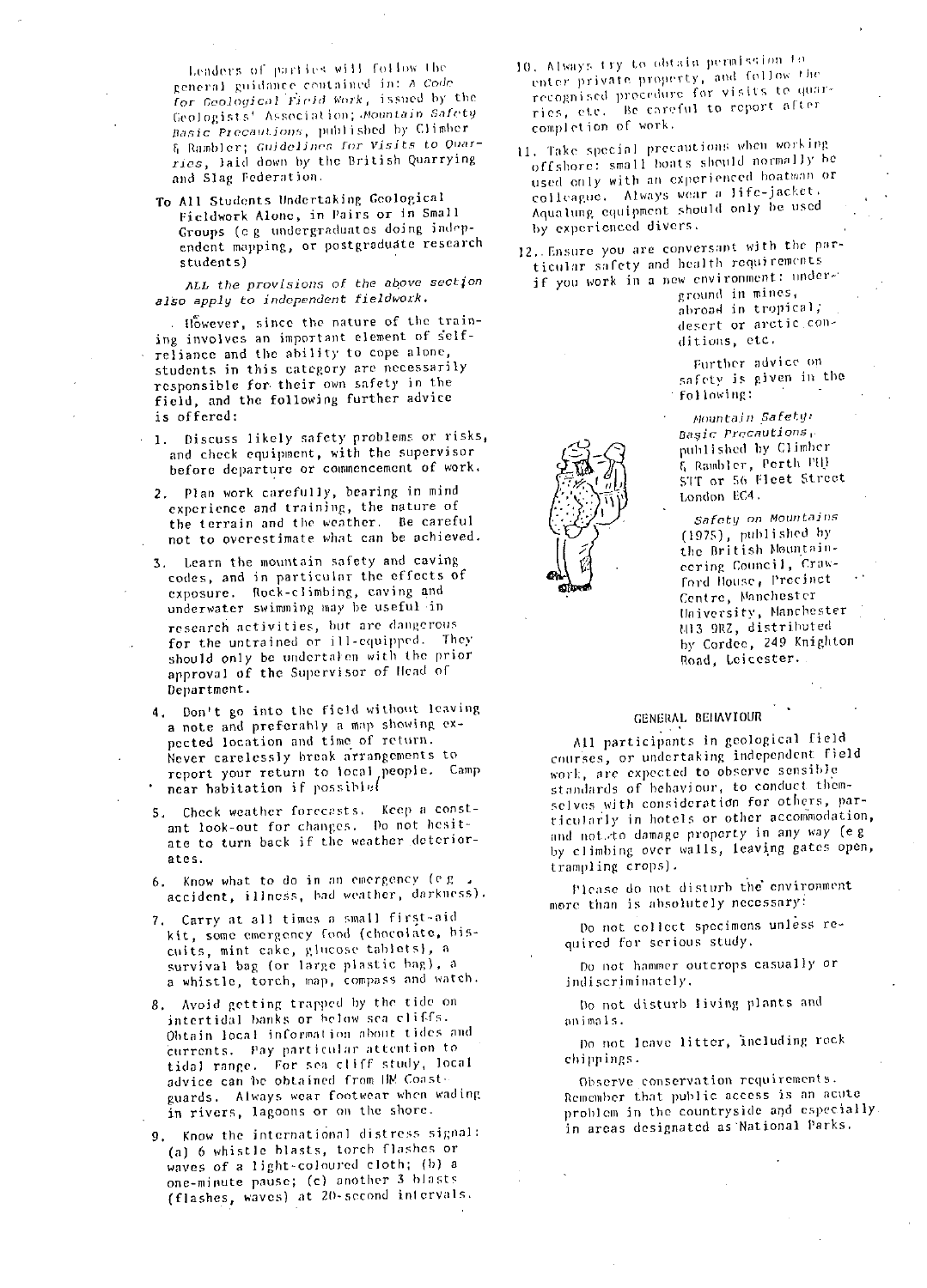

# THE BLACK COUNTRY GEOLOGICAL SOCIETY

Please return to the Hon. Treasurer, 132 Mount Road

Penn Wolverhampton.

or at any meeting.

## SUBSCR **<sup>I</sup> <sup>P</sup>** TION **<sup>S</sup>** 1 9 8 0

Membership subscriptions are now due and should be paid to the Hon. Treasurer as soon as possible.

Subscription rates are as follows :-

| Individual Membership        | $\mathfrak{L}$ . 00 | per annum. |
|------------------------------|---------------------|------------|
| Family Membership            | £5.50               | per annum. |
| Student Membership           | £.00                | per annum. |
| Associate / Group Membership | £10.00              | per annum. |

| Names           | . .<br>$\cdot$ . | Address |  |
|-----------------|------------------|---------|--|
| $\cdot$<br>Tel. |                  |         |  |

I / We enclose  $\pounds$ ....... for ................. Membership.

Date Signed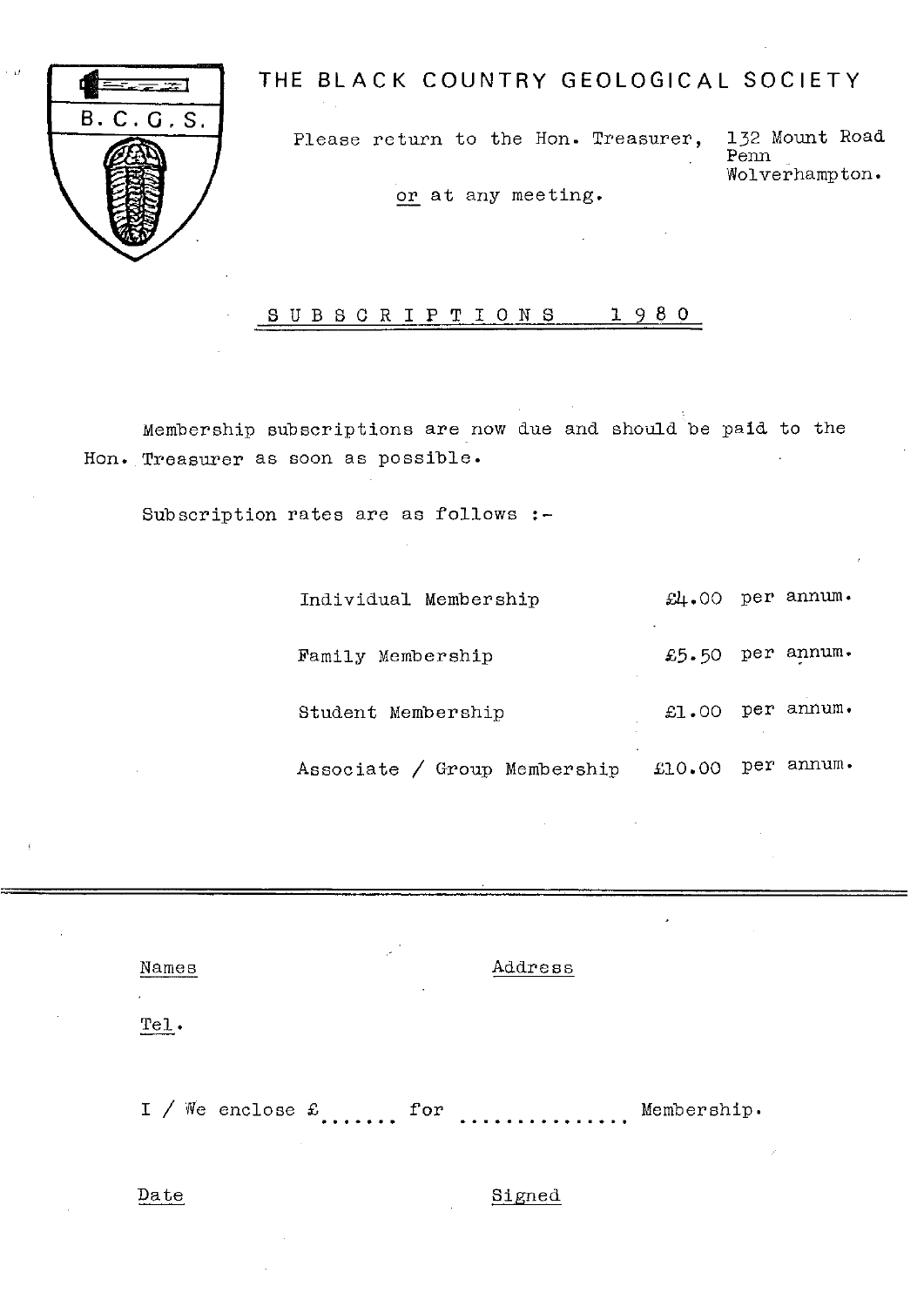Notice is hereby given that the fifth Annual General Meeting will be held on Thursday 6th March 1980 at 7.45 pm in the Central Library, St. James Road, Dudley.

In accordance with article four of the constitution, the committee propose to formally introduce two new offices of Conservation Secretary and Field Secretary.

#### AGENDA

- 1. Apologies<br>2. Minutes o
- 2. Minutes of the A.G.M. held on 15th March'79
- 3. Statement of Accounts and Treasurers
	- report.
- 4. Annual Report<br>5. Election of Of
- 5. Election of Officers and Committee
	- a) Chairman<br>b) Vice Chai
	- b) Vice Chairman<br>c) Hon. Treasure:
	- c) Hon. Treasurer<br>d) Hon. Secretary
	- d) Hon. Secretary<br>e) Conservation Se
	- e) Conservation Secretary<br>f) Field Secretary
	- f) Field Secretary
	- g) Three Committee Members<br>h) Hon, Auditor
	- Hon. Auditor

6. Any other business.

The retiring officers and committee are:-

Chairman A Cutler<br>Vice Chairman Dr P G Oliver Vice Chairman. Dr P G Oliver<br>Hon. Secretary J Golledge Hon. Secretary J Golledge<br>Hon. Treasurer M J Woods Hon. Treasurer<br>Committee Members

P Parkes, C Mitchell, T O'Mara

The retiring officers and committee being eligible, offer themselves for re-election (excepting Mr Golledge and Mr Parkes)

To date the following nominations have been received:-

| Hon. Secretary                        | Paul Shilston  | Proposed J Golledge |
|---------------------------------------|----------------|---------------------|
|                                       |                | Seconded A Cutler   |
| Conservation Secretary Colin Mitchell |                | Proposed P Parkes   |
|                                       |                | Seconded A Cutler   |
| Field Secretary                       | Tim O'Mara     | Proposed A Cutler   |
|                                       |                | Seconded P Oliver   |
| Committee Members                     | David Reynolds | Proposed A Cutler   |
|                                       |                | Seconded M Woods    |
|                                       | John Easter    | Proposed P Parkes   |
|                                       |                | Seconded A Cutler   |
|                                       | Anne Sutcliffe | Proposed J Golledge |
|                                       |                | Seconded C Mitchell |